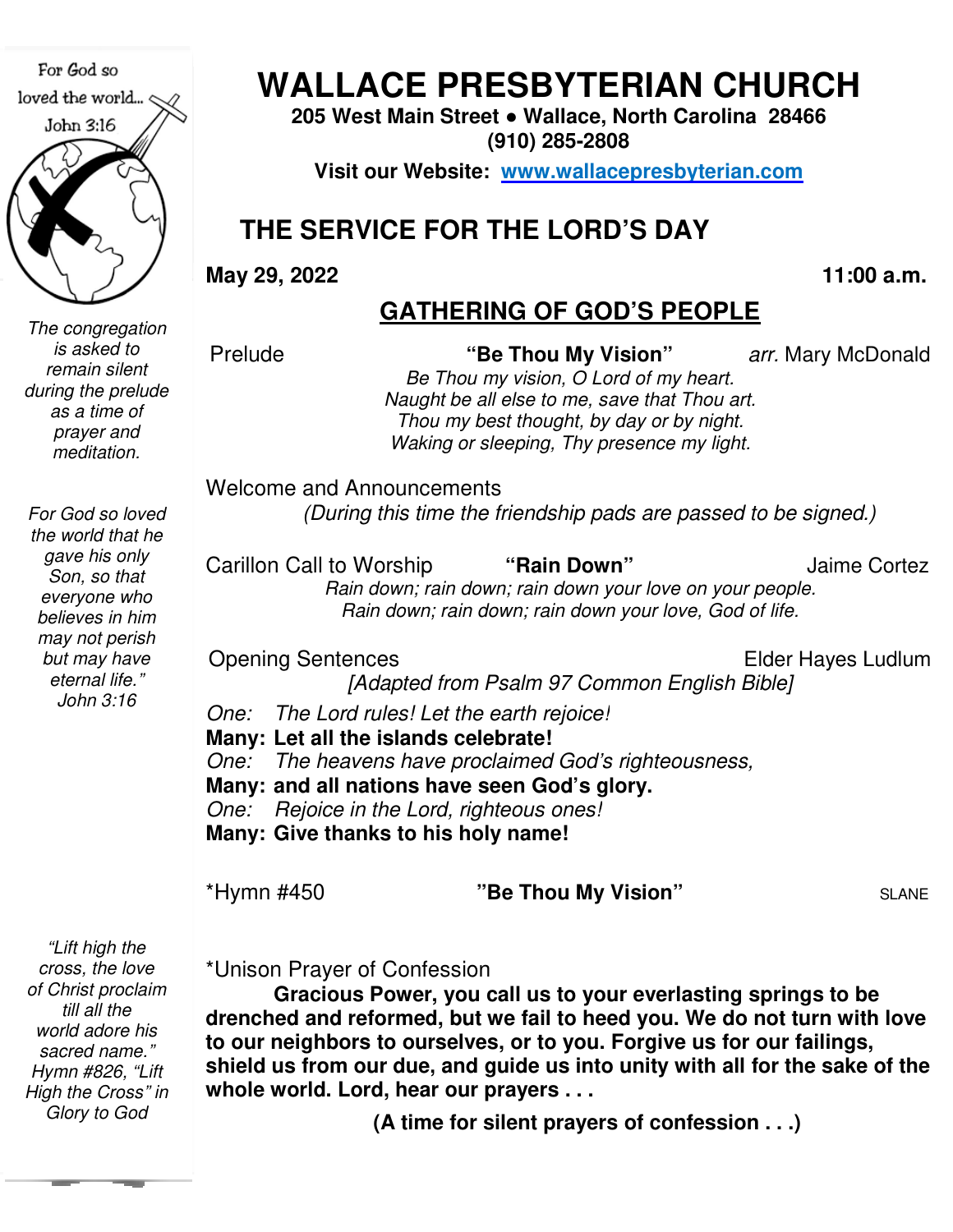*through him." "God's love was revealed among us in this way: God sent his only Son into the world so that we might live 1 John 4:9* 

\*Responsive Assurance of Pardon *One: In the compassion of the God who prays for us, with us, and in us, …*  **Many: for the sake of the one who was sent to show us the face of love and who died and rose, one with the Father and with us… All: May we know that in Christ Jesus our Lord we are forgiven.** 

Gloria Patri **Glory Be to the Father Glory be to the Father, and to the Son, and to the Holy Ghost; as it was in the beginning, is now, and ever shall be, world without end. Amen, amen.** 

#### **PROCLAIMING GOD'S WORD**

Children's Sermon

**Elder Carol Steen** 

Prayer for Illumination

 **speak to us now, by the power of your Spirit, that we may hear your word Holy God, whose voice is heard in the thunder and in the silence, for us today. In Jesus' name we ask it. Amen.** 

New Testament Lesson *Acts 16:16-34* Elder Hayes Ludlum

Gospel Lesson *John 17:20-26*

Sermon **Rev. Cynthia Williams "That the World Should Know They Are Loved**"

A Time for Silent Reflection



Pastoral Prayer with The Lord's Prayer

 **bread; and forgive us our debts, as we forgive our debtors; and lead us Our Father who art in heaven, hallowed be Thy name. Thy kingdom come, Thy will be done, on earth as it is in heaven. Give us this day our daily not into temptation, but deliver us from evil. For Thine is the kingdom and the power and the glory, forever. Amen.** 



## **GIVING THANKS TO GOD**

Presentation of Tithes and Offerings

 *"But you will receive power when the Holy Spirit has come upon you; and you will be my witnesses in Jerusalem, in all Judea and Samaria, and to the ends of the earth." Acts 1:8*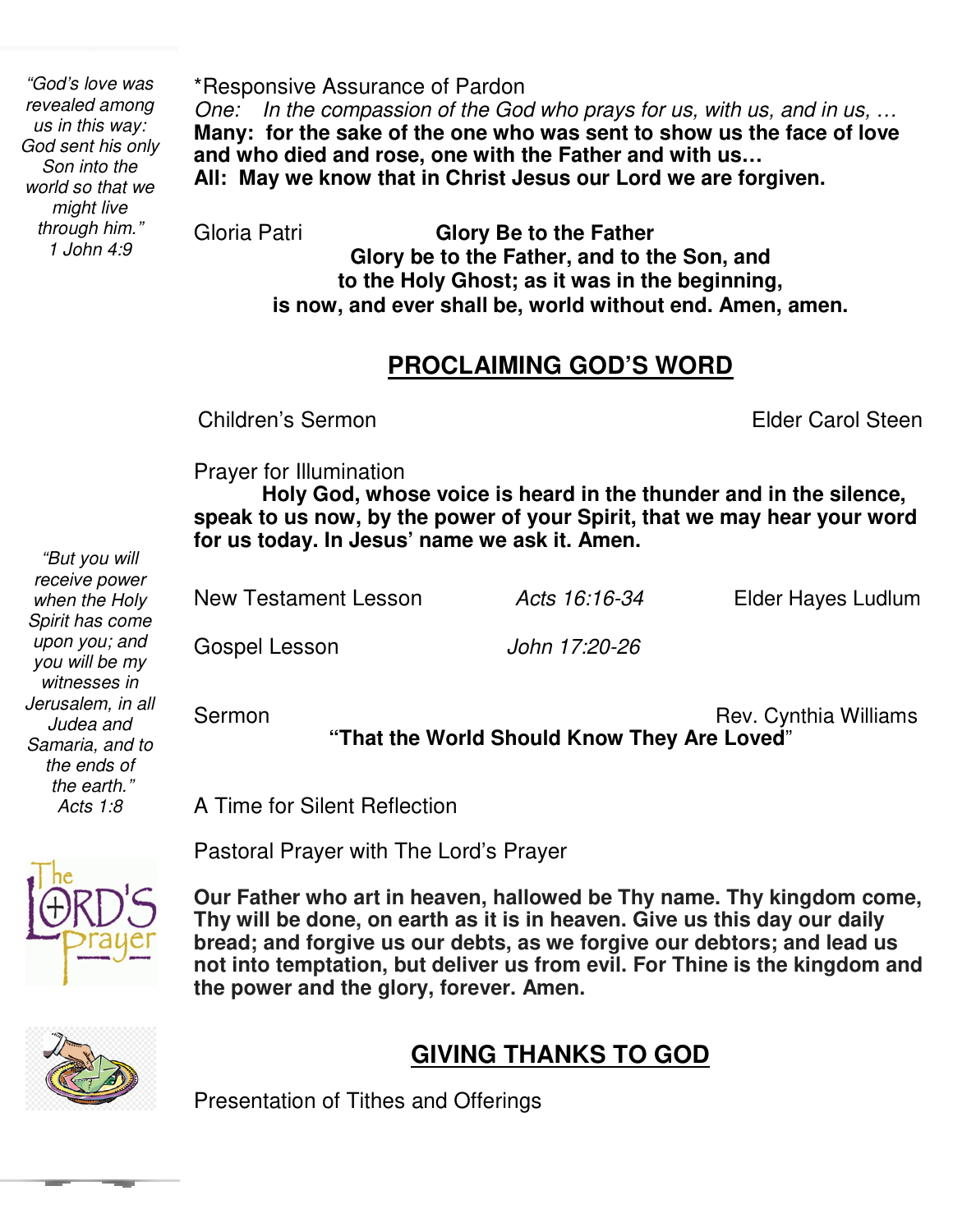*vessel for God's "Now let us be united and let our song be heard. Now let us be a redeeming word." Hymn #733, "We All Are One in Mission" in Glory to God* 

#### **Offertory** "Open Our Eyes" with "Be Thou My Vision" arr. Mark Hayes

 *Open our eyes, Lord, we want to see Jesus Jesus, To reach out and touch him, and say that we love him. Open our ears, Lord, and help us to listen. Open our eyes, Lord, we want to see Jesus Jesus.*  **Example 20 Offertory "Open Our Eyes" with "Be Thou My Vision"** arr. Mark Ha<br> *Open our eyes, Lord, we want to see Jesus,<br>
To reach out and touch him, and say that we love him.<br>
<i>A*'s *Dpen our ears, Lord, and help us to* 

\*Doxology and Prayer of Dedication *Praise God from whom all blessings flow; Praise Him all creatures here below; Praise Him above ye heavenly host; Praise Father, Son, and Holy Ghost. Amen. below;Praise Father, Son,* 



*"Guide my feet,* 

\*The Affirmation of Faith: The Apostles' Creed'

**I believe in God the Father Almighty, Maker of heaven and earth.**

**And in Jesus Christ his only Son our Lord; who was conceived by the Holy Ghost, born of the Virgin Mary, suffered under Pontius Pilate, was crucified, dead, and buried; he descended into hell; the third day he rose again from the dead; he ascended into heaven, and sitteth on the right hand of God the Father Almighty; from thence he shall come to judge the quick and the dead.** heaven and earth.<br> **heaven Schault Assets:**<br> **heavies Christ his only Son our Lord;**<br> **heaving Virgin Mary,**<br> **under Pontius Pilate,<br>
ified, dead, and buried;<br>
nded into hell;<br>
day he rose again from the dead;** 

**I believe in the Holy Ghost; the holy catholic Church; the communion of saints; the forgiveness of sins; the resurrection of the body; ascended into heaven,<br>d sitteth on the right hand of God the Father Almighty;<br>m thence he shall come to judge the quick and the dead.<br>elieve in the Holy Ghost;<br>holy catholic Church;<br>communion of saints;<br>forgiveness of sin** 

| hold my hand,<br>stand by me<br>while I run this        | *Hymn #451          | "Open My Eyes, That I May See"          | OPEN MY EYES     |
|---------------------------------------------------------|---------------------|-----------------------------------------|------------------|
| race, for I don't<br>want to run this<br>race in vain!" | *Benediction        |                                         |                  |
| Hymn #741,<br>"Guide My Feet"<br>in Glory to God        | *Choral Benediction | "Amen"<br>Amen, amen. Amen, amen, amen. | African American |

\*Postlude

\**All who are able may stand. stand.*